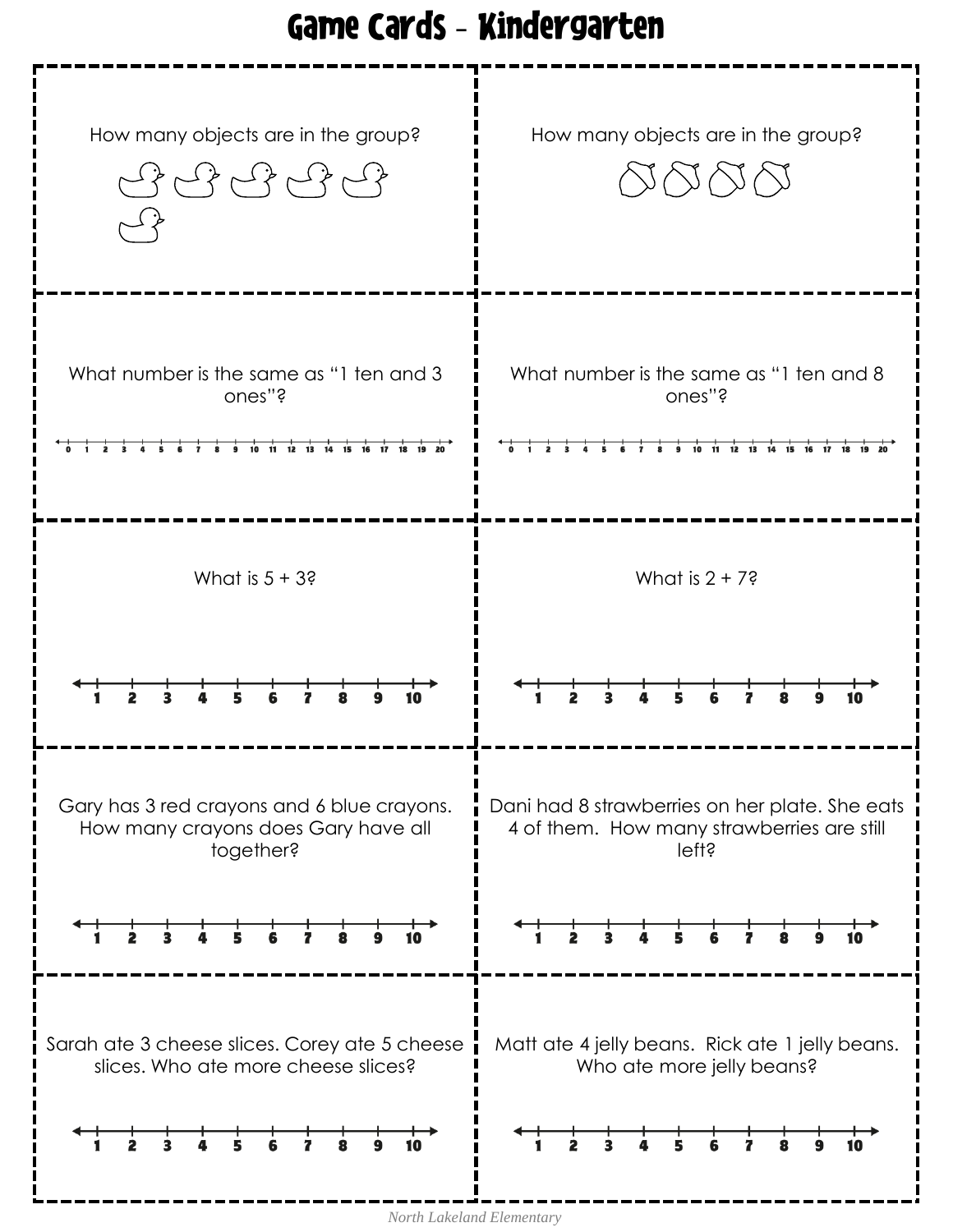## Game Cards – First Grade

| Skip count by 2s to 20<br>10 11 12 13 14<br>15 16 17                                                                                                            | Skip count by 5s to 100<br>30 35 40 45 50 55 60                                                                         |
|-----------------------------------------------------------------------------------------------------------------------------------------------------------------|-------------------------------------------------------------------------------------------------------------------------|
| Pete had a bag of 30 pieces of gum, but he<br>tripped and 20 fell in a puddle. How many<br>pieces of gum does Pete have left?                                   | Jose bought 70 apples. Noelle bought 60<br>apples. What is the difference in the amount<br>of apples they bought?       |
| Liam had \$68, but then spent \$10 on bananas<br>at the grocery store. How many dollars does<br>Liam have left?                                                 | You have 46 pennies in your piggy bank. You<br>find 10 more pennies in the closet.<br>How many pennies do you have now? |
| Ali is measuring the length of two objects<br>using his eraser. The sticker is 2 erasers long<br>and the paint brush is 7 erasers long. Which<br>one is longer? | How would you say the time shown on the<br>clock?                                                                       |
| I have 3 quarters. How many more quarters<br>do I need to have a dollar?                                                                                        | Tina wants to buy a sandwich that costs 1<br>dollar. She has 81 pennies.<br>How many more pennies does she need?        |

I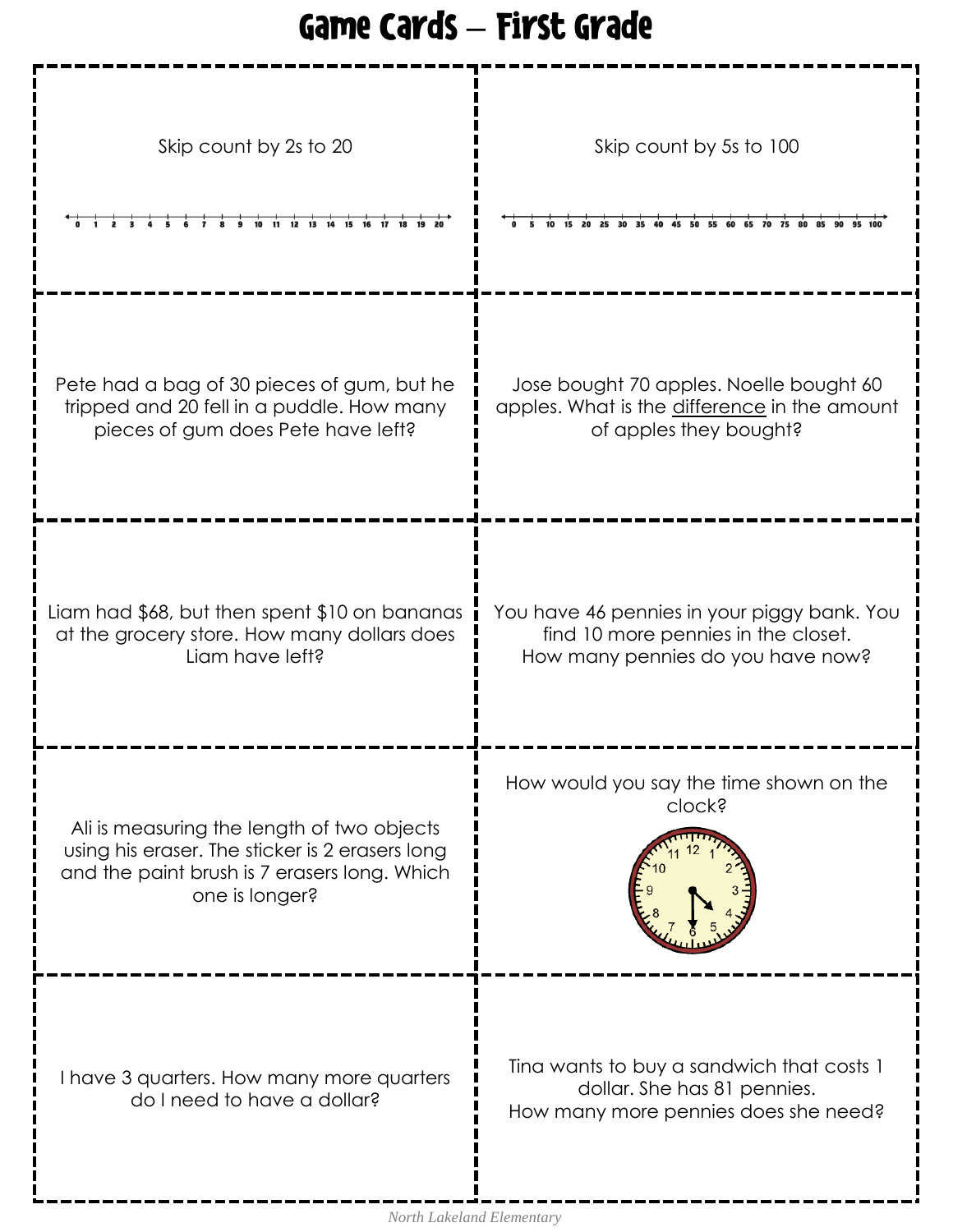# Game Cards – Second Grade

| There are 200 children at the summer camp.                                                                                          | There are 100 students in the school. The                                                                                                                                                    |
|-------------------------------------------------------------------------------------------------------------------------------------|----------------------------------------------------------------------------------------------------------------------------------------------------------------------------------------------|
| The counselor wants to divide them into                                                                                             | principal wants to divide them into groups of                                                                                                                                                |
| groups of ten to count them more easily. How                                                                                        | ten to count them more easily. How many                                                                                                                                                      |
| many groups can the teacher make?                                                                                                   | groups can the principal make?                                                                                                                                                               |
| Corey sells 38 books on Thursday and 27                                                                                             | There were 63 birds sitting on the power line. If                                                                                                                                            |
| books on Friday. How many books did Corey                                                                                           | 52 birds flew away, how many birds were still                                                                                                                                                |
| sell all together?                                                                                                                  | on the power line?                                                                                                                                                                           |
| I went to the store with 89 cents to spend. If I                                                                                    | Harry had a collection of 761 snow globes.                                                                                                                                                   |
| bought chips for 50 cents total, how many                                                                                           | Harry gave 417 snow globes to a friend. How                                                                                                                                                  |
| cents do I have left?                                                                                                               | many snow globes does Harry have left?                                                                                                                                                       |
| Janet earned 628 coins in Freckle yesterday<br>and 197 more today. How many coins has<br>Janet earned in the last two days?         | Landon has been hired to paint a building<br>that is 85 feet tall. He painted 14 feet<br>yesterday and another 26 feet today. How<br>many feet of the building has Landon painted<br>so far? |
| A tree is 7 feet tall, and it will grow another 4<br>feet in the next 10 years. How many feet tall<br>will it be 10 years from now? | Jimena has 7 one-dollar bills. She receives 2<br>twenty-dollar bills. What is her total now?                                                                                                 |

Ī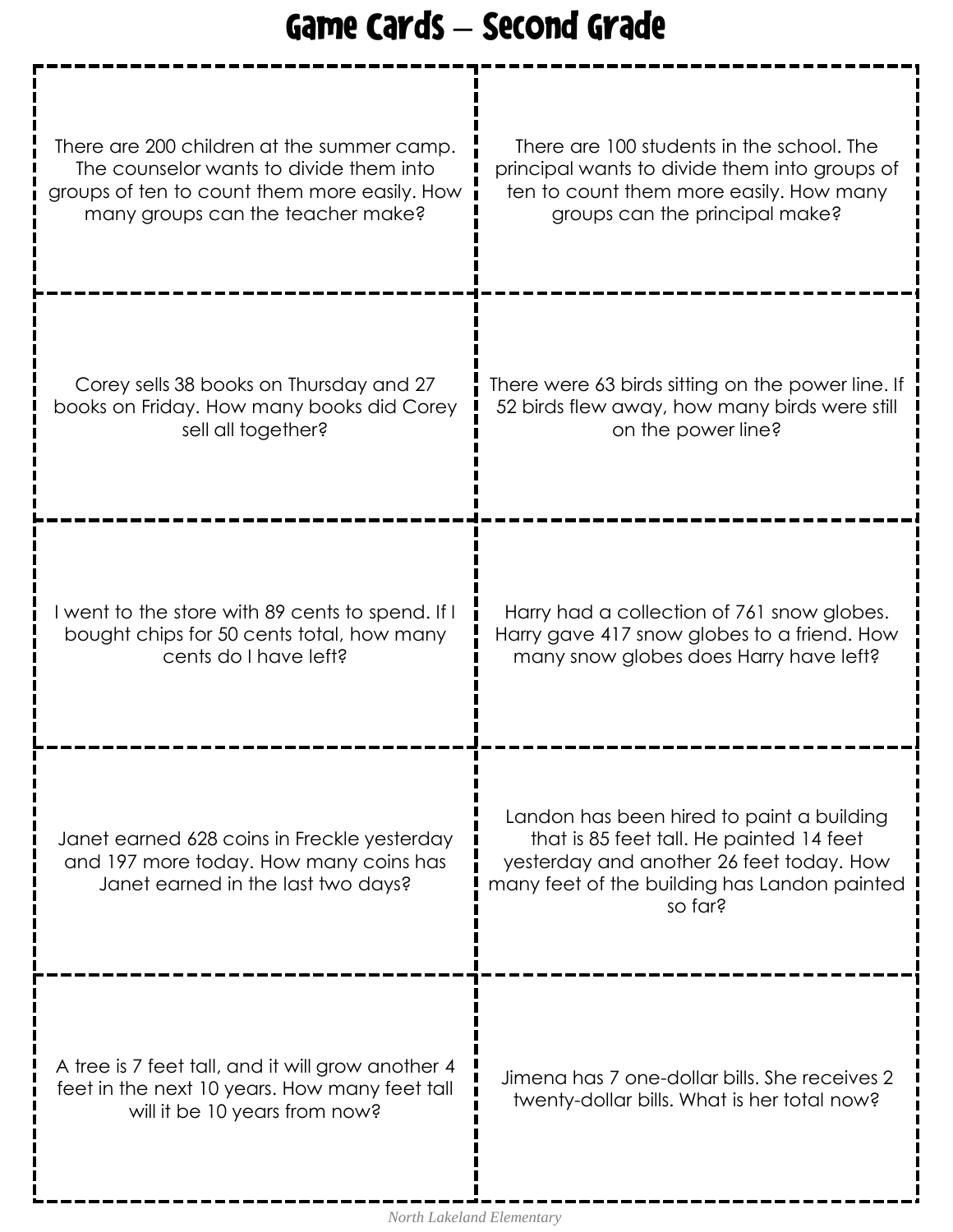# Game Cards – Third Grade

| Autumn can practice a song 5 times in an                                                                                                    | Eugène is helping out in the school cafeteria.                                                                                                                |
|---------------------------------------------------------------------------------------------------------------------------------------------|---------------------------------------------------------------------------------------------------------------------------------------------------------------|
| hour. If she wants to practice the song 30                                                                                                  | He needs to divide 30 grapes between 6                                                                                                                        |
| times before the performance, how many                                                                                                      | lunch bags. How many grapes should Eugène                                                                                                                     |
| hours does she need to practice?                                                                                                            | put in each bag?                                                                                                                                              |
| Last month, Josephine bought 80 bags of                                                                                                     | Last month, Jane bought 30 bags of oranges                                                                                                                    |
| apples for \$8 each. How much did Josephine                                                                                                 | for \$3 each. How much did Jane spend on                                                                                                                      |
| spend on bags of apples?                                                                                                                    | bags of oranges?                                                                                                                                              |
| Sydney's dad is building a rectangular tile                                                                                                 | Scarlett has a lawn-mowing business.                                                                                                                          |
| patio in their backyard that is 5 tiles wide and                                                                                            | She earned 14 dollars in total from mowing 7                                                                                                                  |
| 3 tiles long. How many tiles should Sydney tell                                                                                             | lawns today. How much does she charge for                                                                                                                     |
| her dad he needs?                                                                                                                           | each lawn-mowing job?                                                                                                                                         |
| The Johnson family drove a total of 687 miles,                                                                                              | Alexandra bought a hat that costs 14 dollars                                                                                                                  |
| starting on Friday and ending on Sunday.                                                                                                    | and a watch that costs 6 dollars. At the                                                                                                                      |
| They drove 250 miles on Friday and 275 miles                                                                                                | counter, she received a discount. If she only                                                                                                                 |
| on Saturday. How many miles did they drive                                                                                                  | paid 15 dollars total, how many dollars was                                                                                                                   |
| on Sunday?                                                                                                                                  | the discount?                                                                                                                                                 |
| A rectangular garden has a perimeter of 50<br>feet. The top side and bottom side are both<br>15 feet. What is the length of the right side? | Jose is buying oranges at the store. The<br>oranges cost \$7 each. If he buys 4 oranges,<br>how much money will Jose spend?<br>$$7 \times 4$ oranges = ______ |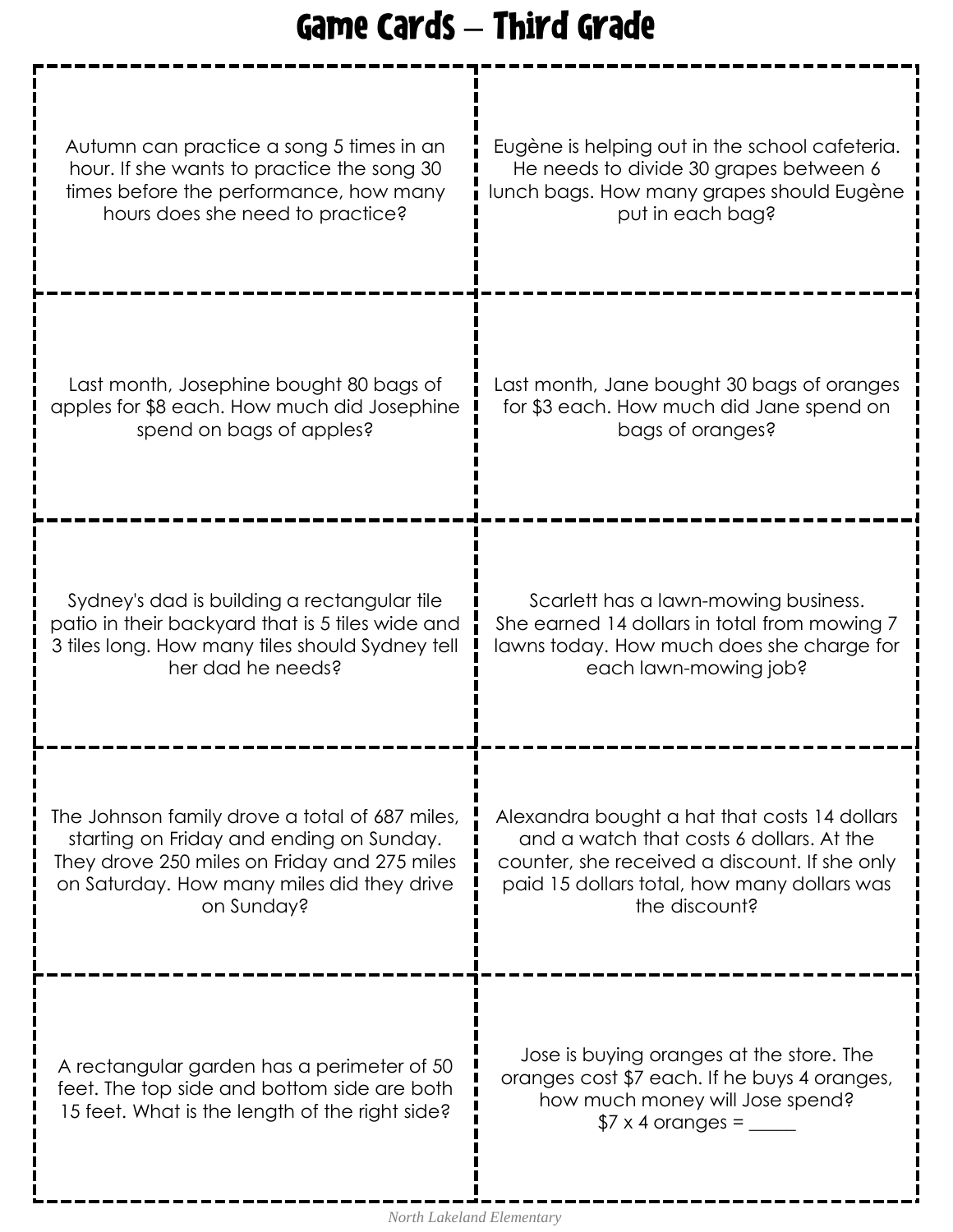## Game Cards – Fourth Grade

| Melinda ran 8,791 meters on Monday and<br>2,899 meters on Tuesday. How many more<br>meters did she run on Monday than on<br>Tuesday?                                                                             | Lauren earns \$8 per hour at her after school<br>job. If she has worked 64 hours at this job, how<br>much has Lauren earned total?                                                                                              |
|------------------------------------------------------------------------------------------------------------------------------------------------------------------------------------------------------------------|---------------------------------------------------------------------------------------------------------------------------------------------------------------------------------------------------------------------------------|
| This summer, Vanessa has been selling<br>lemonade for \$3 per cup. If Vanessa has sold<br>45 cups so far, how much money has she<br>made?                                                                        | Olaf wants to buy a guitar that costs \$600. He<br>makes \$10 per day. How many days will it<br>take Olaf to save enough money to buy the<br>guitar?                                                                            |
| Elizabeth and William are trying to finish a<br>large pizza all by themselves. If Elizabeth ate $\frac{3}{8}$<br>of the pizza and William ate $\frac{2}{8}$ of the pizza,<br>what fraction of the pizza is left? | A pie recipe calls for you to use $\frac{3}{4}$ cup of<br>milk, $\frac{1}{4}$ cup of oil, and $\frac{2}{4}$ cup of water. How<br>much liquid do you need to make the pie?<br><b>Water</b><br>Milk<br>Oil                        |
| A club's first meeting was attended by 10<br>people. The second meeting was attended<br>by 10 times as many people as the first<br>meeting. How many people attended the<br>second meeting?                      | Jerry spent 3 hours on his science project. Eli<br>spent 4 times as long on his science project as<br>Jerry did. How many hours did Eli spend on his<br>project?                                                                |
| On Monday, John rode 5 miles on a bike. On<br>Tuesday, he rode 7 miles. On Wednesday, he<br>rode 2 times farther than he did Monday and<br>Tuesday combined. How many miles has John<br>ridden so far this week? | The Gerson family is setting up for their<br>fundraiser for the Art Museum. There will be<br>156 adults and 78 children coming in the<br>evening. Each table holds 12 people. How<br>many tables will they need for all guests? |

I